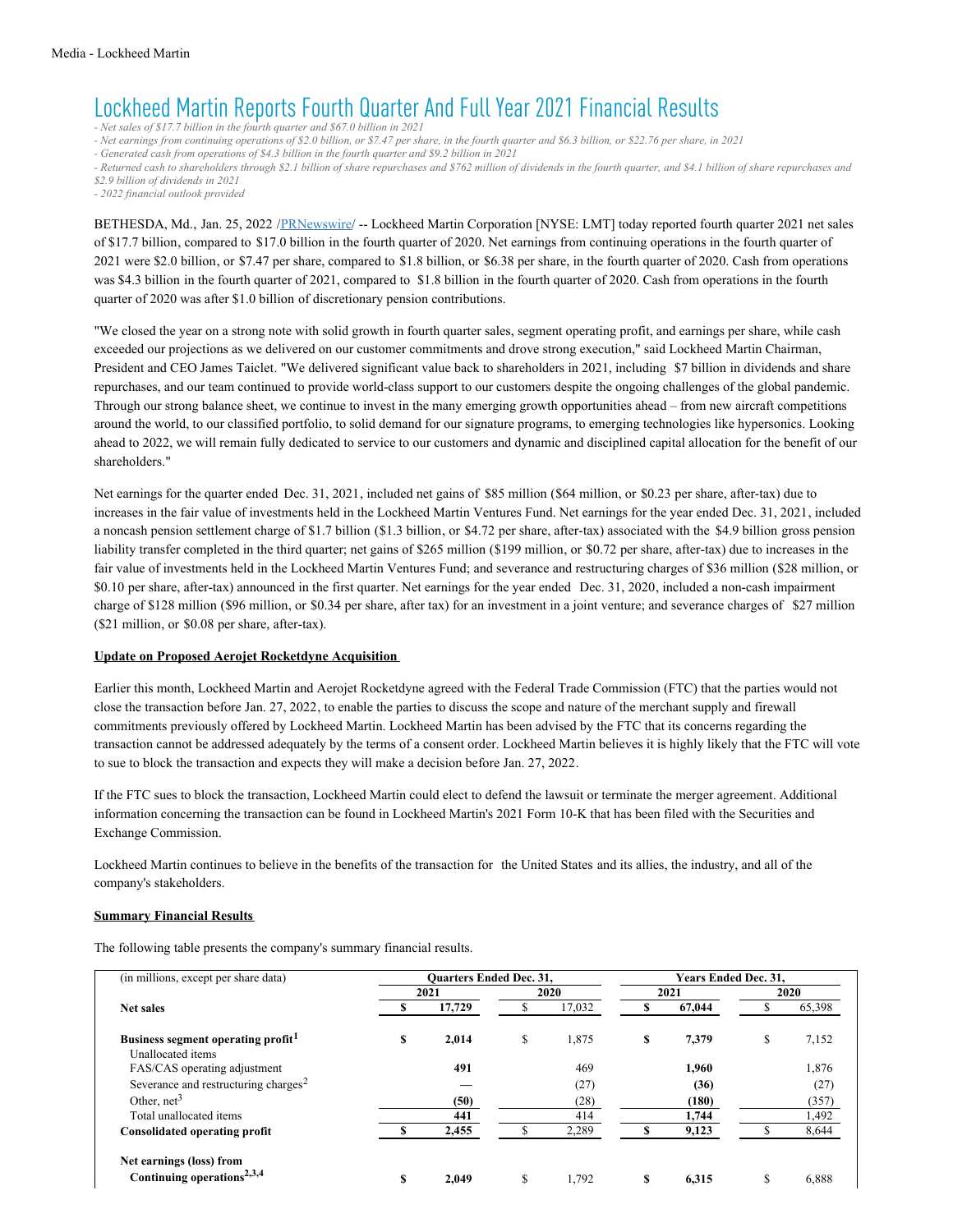| Discontinued operations <sup>5</sup>   |       |   | _     |       | (55)   |
|----------------------------------------|-------|---|-------|-------|--------|
| Net earnings                           | 2.049 |   | 1.792 | 6.315 | 6,833  |
| Diluted earnings (loss) per share from |       |   |       |       |        |
| Continuing operations <sup>2,3,4</sup> | 7.47  | S | 6.38  | 22.76 | 24.50  |
| Discontinued operations <sup>5</sup>   |       |   |       |       | (0.20) |
| Diluted earnings per share             | 7.47  |   | 6.38  | 22.76 | 24.30  |
| Cash from operations <sup>6</sup>      | 4.268 |   | 1,807 | 9,221 | 8,183  |

1 Business segment operating profit is a non-GAAP measure. See the "Use of Non-GAAP Financial Measures" section of this news release for more information.

2 Severance and restructuring charges for the year ended Dec. 31, 2021 include charges of \$36 million (\$28 million, or \$0.10 per share, after-tax) for previously announced actions at the company's Rotary and Mission Systems business segment recognized in the first quarter of 2021. Severance and restructuring charges for the quarter and year ended Dec. 31, 2020 include charges of \$27 million (\$21 million, or \$0.08 per share, after-tax) for previously announced actions related to corporate functions.

- 3 Other, net for the year ended Dec. 31, 2020 includes a noncash impairment charge of \$128 million (\$96 million, or \$0.34 per share, after-tax) for the investment in the international equity method investee, Advanced Military Maintenance, Repair and Overhaul Center (AMMROC) recognized in the second quarter of 2020.
- 4 Net earnings from continuing operations for the quarter and year ended Dec. 31, 2021 include net gains of \$85 million (\$64 million, or \$0.23 per share, after-tax) and \$265 million (\$199 million, or \$0.72 per share, after-tax) due to increases in the fair value of investments held in the Lockheed Martin Ventures Fund. Net earnings from continuing operations for the year ended Dec. 31, 2021 also include a previously announced noncash, nonoperating pension settlement charge of \$1.7 billion (\$1.3 billion, or \$4.72 per share, after-tax) related to the purchase of group annuity contracts to transfer \$4.9 billion of gross pension obligations to an insurance company in the third quarter of 2021.
- 5 Net earnings from discontinued operations for the year ended Dec. 31, 2020 include a noncash charge in the third quarter of 2020 for \$55 million (\$0.20 per share) resulting from the resolution of certain tax matters related to the former Information Systems & Global Solutions business divested in 2016.
- 6 Cash from operations for the year ended Dec. 31, 2021 is after employer payroll tax payments of \$942 million, compared to \$222 million for the year ended Dec. 31, 2020. In 2020, the company deferred the payment of \$460 million of the employer portion of payroll taxes pursuant to the Coronavirus Aid, Relief, and Economic Security Act (CARES Act), of which \$230 million was paid in the fourth quarter of 2021 with the remaining \$230 million to be paid in the fourth quarter of 2022. In addition, cash from operations for the quarter and year ended Dec. 31, 2020 is net of discretionary pension contributions of \$1.0 billion.

### **2022 Financial Outlook**

The following table and other sections of this news release contain forward-looking statements, which are based on the company's current expectations. Actual results may differ materially from those projected. It is the company's practice not to incorporate adjustments into its financial outlook for proposed acquisitions, divestitures, ventures, pension risk transfer transactions, changes in law, or new accounting standards until such items have been consummated, enacted or adopted. For additional factors that may impact the company's actual results, refer to the "Forward-Looking Statements" section in this news release.

| (in millions, except per share data)           | 2022<br>Current Outlook <sup>1</sup> |
|------------------------------------------------|--------------------------------------|
| Net sales                                      | ~566,000                             |
| Business segment operating profit <sup>2</sup> | $\sim 17.175$                        |
| Net FAS/CAS pension adjustment <sup>3,4</sup>  | $\sim 2,260$                         |
| Diluted earnings per share                     | ~526.70                              |
| Cash from operations                           | $\geq 57,900$                        |
| $R&D$ capitalization assumption <sup>5</sup>   | ~5500                                |
| Cash from operations (excluding $R&D)^2$       | $\geq$ \$8,400                       |
| Cash from operations                           | $\geq 57,900$                        |
| Capital expenditures                           | $\sim$ \$(1,900)                     |
| Free cash flow <sup>2</sup>                    | $\geq 6,000$                         |

1 The company's current 2022 financial outlook reflects known impacts from the COVID-19 pandemic based on the company's understanding at the time of this news release and its experience to date. However, the company cannot predict how the pandemic will evolve or what impact it will continue to have. Therefore, no additional impacts to the company's operations or its supply chain as a result of continued disruption from, or policies in response to, COVID-19 for periods subsequent to the time of this news release have been incorporated into the company's current 2022 financial outlook. The ultimate impacts of COVID-19 on the company's financial results for 2022 and beyond remain uncertain and there can be no assurance that the company's underlying assumptions are correct. Additionally, the current 2022 financial outlook does not include any future gains or losses related to changes in valuations of the company's investments held in the Lockheed Martin Ventures Fund as the company cannot predict changes in the valuation of its investments or market events. It also assumes continued accelerated payments to suppliers, with a focus on small and at-risk businesses. Further, the 2022 financial outlook does not incorporate the pending acquisition of Aerojet Rocketdyne Holdings, Inc. and related transaction costs.

2 Business segment operating profit, cash from operations (excluding R&D) and free cash flow are non-GAAP measures. See the "Use of Non-GAAP Financial Measures" section of this news release for more information.

3 The net FAS/CAS pension adjustment is presented as a single amount and includes total expected U.S. Government cost accounting standards (CAS) pension cost of approximately \$1.8 billion and total expected financial accounting standards (FAS) pension income of approximately \$460 million.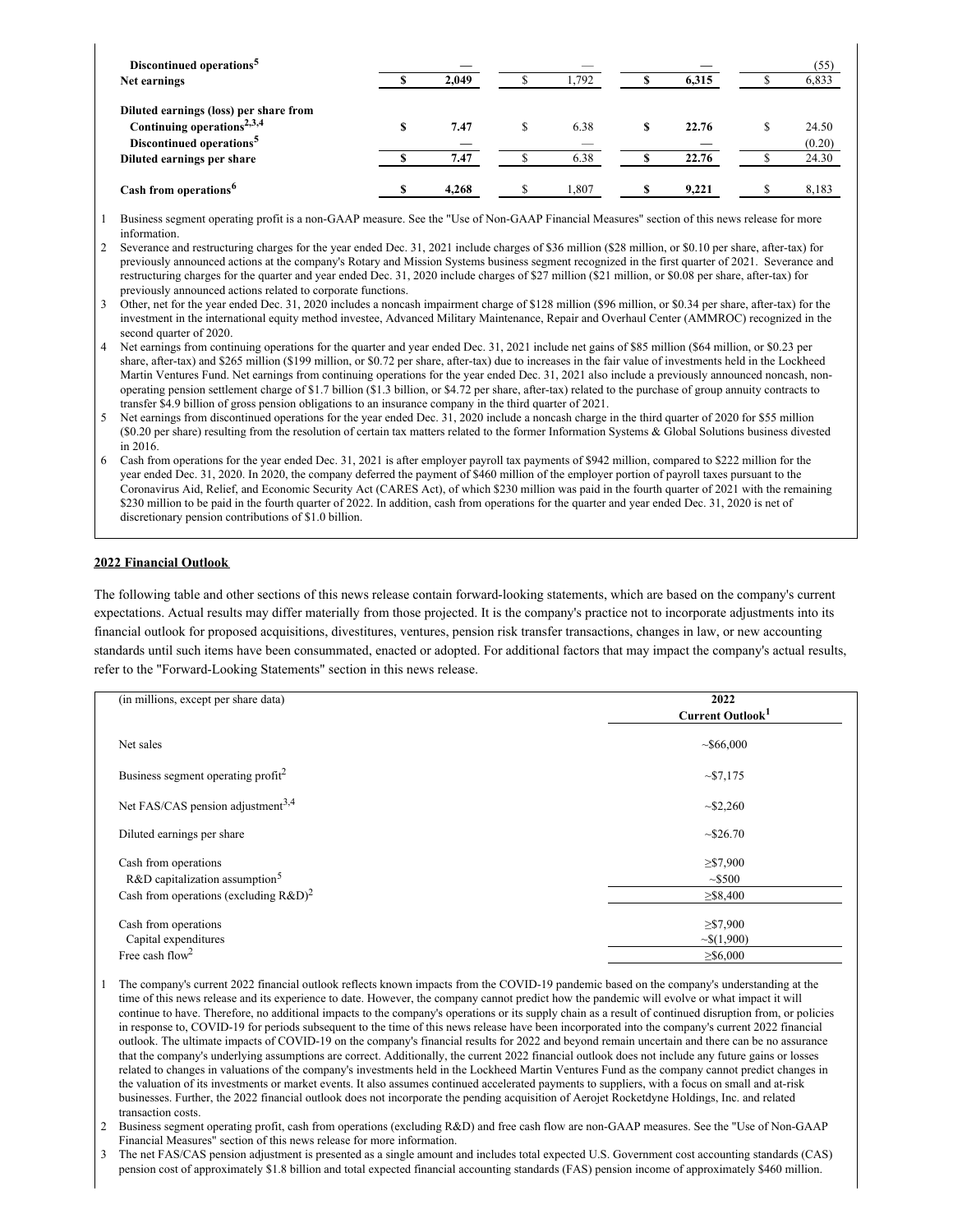CAS pension cost and the service cost component of FAS pension income are included in operating profit. The non-service cost components of FAS pension income are included in non-operating income (expense). For additional detail regarding the pension amounts reported in operating and non-4 The ration Ass of the Sension because the state of the state of the state of this connected at 99 ec. 31, 2021, an approximate 10.5% return on plan assets in

- 2021, and an expected 6.5% long-term rate of return on plan assets in future years.
- 5 A provision of the Tax Cuts and Jobs Act of 2017 went into effect on Jan. 1, 2022 that requires companies to capitalize and amortize research and development costs over five years rather than deducting such costs in the year incurred for tax purposes. The company currently estimates that unless the provision is deferred, modified, or repealed, this change will result in an additional \$500 million of tax payments in 2022, which has been reflected in the company's current 2022 financial outlook for cash from operations. This change is not expected to have a significant impact on the company's net earnings.

### **Cash Deployment Activities**

The company's cash deployment activities in the quarter and year end Dec. 31, 2021, included the following:

- accelerating \$2.2 billion of payments to suppliers during the quarter ended Dec. 31, 2021, that were due in the first quarter of 2022, compared to accelerating \$2.1 billion of payments to suppliers in the fourth quarter of 2020 that were due in the first quarter of 2021;
- making no pension contributions during the quarter and year ended Dec. 31, 2021, compared to making discretionary pension contributions of \$1.0 billion during the quarter and year ended Dec. 31, 2020;
- making capital expenditures of \$607 million and \$1.5 billion during the quarter and year ended Dec. 31, 2021, compared to \$722 million and \$1.8 billion during the quarter and year ended Dec. 31, 2020;
- paying cash dividends of \$762 million and \$2.9 billion during the quarter and year ended Dec. 31, 2021, compared to \$728 million and \$2.8 billion during the quarter and year ended Dec. 31, 2020;
- paying \$2.1 billion to repurchase 6.1 million shares (including 2.2 million shares received upon settlement of an accelerated share repurchase agreement (ASR) in January 2022) and \$4.1 billion to repurchase 11.7 million shares (including the 2.2 million shares received upon settlement of an ASR in January 2022) during the quarter and year ended Dec. 31, 2021, compared to no shares repurchased and paying \$1.1 billion to repurchase 3.0 million shares during the quarter and year ended Dec. 31, 2020;
- making no repayments and a scheduled repayment of \$500 million of long-term debt during the quarter and year ended Dec. 31, 2021, compared to making repayments of \$500 million and \$1.7 billion of long-term debt during the quarter and year ended Dec. 31, 2020; and
- receiving no proceeds from the issuance of debt during the year ended Dec. 31, 2021, compared to receiving \$1.1 billion of net proceeds from the issuance of debt during the year ended Dec. 31, 2020.

### **Segment Results**

The company operates in four business segments organized based on the nature of products and services offered: Aeronautics, Missiles and Fire Control (MFC), Rotary and Mission Systems (RMS) and Space. The following table presents summary operating results of the company's business segments and reconciles these amounts to the company's consolidated financial results.

| (in millions)                           |    | <b>Ouarters Ended Dec. 31,</b> |   |        |   | Years Ended Dec. 31, |    |        |
|-----------------------------------------|----|--------------------------------|---|--------|---|----------------------|----|--------|
|                                         |    | 2021                           |   | 2020   |   | 2021                 |    | 2020   |
| <b>Net sales</b>                        |    |                                |   |        |   |                      |    |        |
| Aeronautics                             | S  | 7,127                          | S | 6,714  | S | 26,748               | \$ | 26,266 |
| Missiles and Fire Control               |    | 3,219                          |   | 2,866  |   | 11,693               |    | 11,257 |
| Rotary and Mission Systems              |    | 4,460                          |   | 4,212  |   | 16,789               |    | 15,995 |
| Space                                   |    | 2,923                          |   | 3,240  |   | 11,814               |    | 11,880 |
| <b>Total net sales</b>                  | S  | 17,729                         | S | 17,032 | S | 67,044               | S  | 65,398 |
| <b>Operating profit</b>                 |    |                                |   |        |   |                      |    |        |
| Aeronautics                             | \$ | 820                            | S | 727    | S | 2,799                | \$ | 2,843  |
| Missiles and Fire Control               |    | 438                            |   | 374    |   | 1,648                |    | 1,545  |
| Rotary and Mission Systems              |    | 448                            |   | 406    |   | 1,798                |    | 1,615  |
| Space                                   |    | 308                            |   | 368    |   | 1,134                |    | 1,149  |
| Total business segment operating profit |    | 2,014                          |   | 1,875  |   | 7,379                |    | 7,152  |
| Unallocated items                       |    |                                |   |        |   |                      |    |        |
| FAS/CAS operating adjustment            |    | 491                            |   | 469    |   | 1,960                |    | 1,876  |
| Severance and restructuring charges     |    |                                |   | (27)   |   | (36)                 |    | (27)   |
| Other, net                              |    | (50)                           |   | (28)   |   | (180)                |    | (357)  |
| Total unallocated items                 |    | 441                            |   | 414    |   | 1,744                |    | 1,492  |
| Total consolidated operating profit     | S  | 2,455                          | S | 2,289  | S | 9,123                | S  | 8,644  |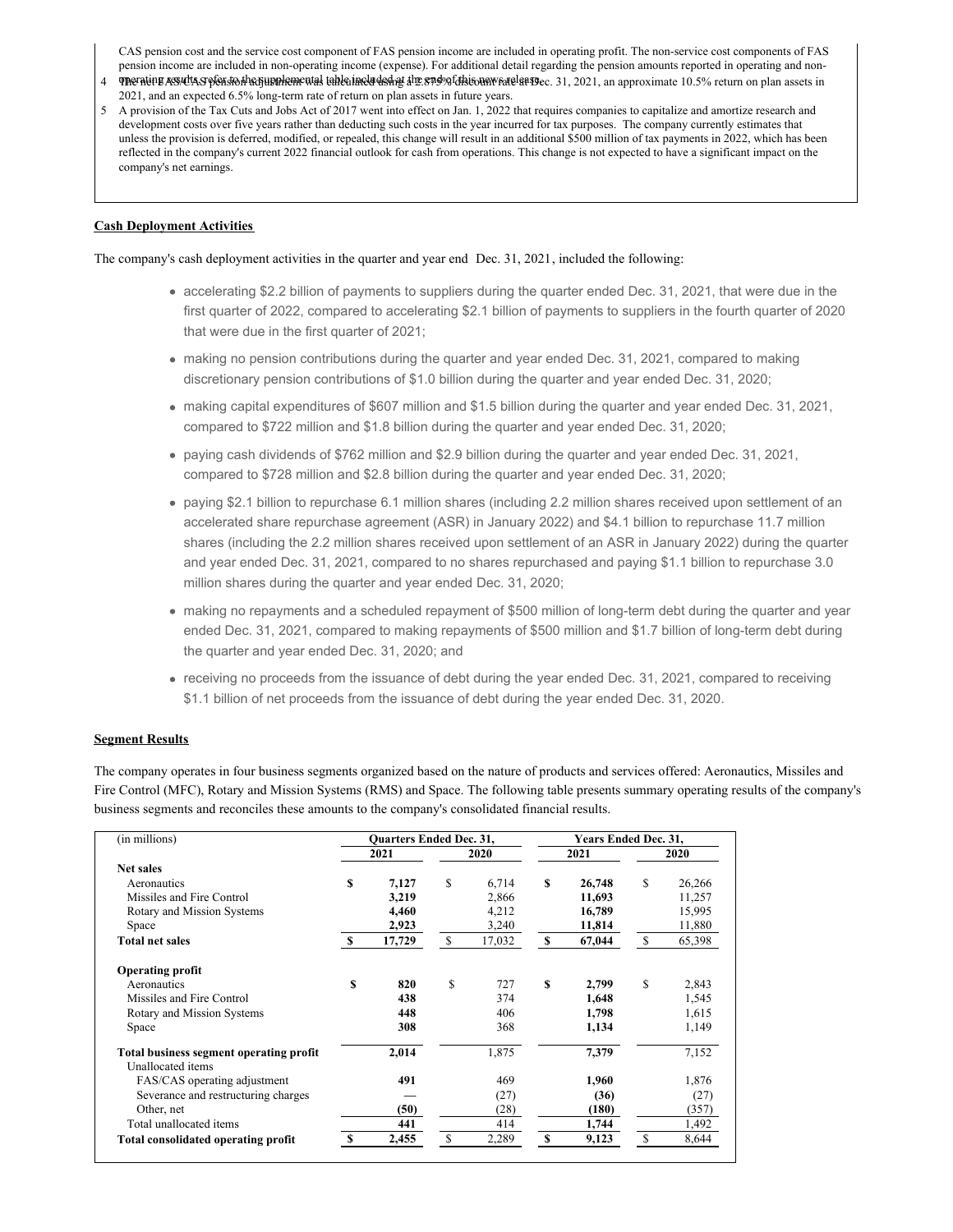Net sales and operating profit of the company's business segments exclude intersegment sales, cost of sales, and profit as these activities are eliminated in consolidation. Operating profit of the company's business segments includes the company's share of earnings or losses from equity method investees as the operating activities of the investees are closely aligned with the operations of its business segments.

Operating profit of the company's business segments also excludes the FAS/CAS pension operating adjustment described below, a portion of corporate costs not considered allowable or allocable to contracts with the U.S. Government under the applicable U.S. Government cost accounting standards (CAS) or federal acquisition regulations (FAR), and other items not considered part of management's evaluation of segment operating performance such as a portion of management and administration costs, legal fees and settlements, environmental costs, stock-based compensation expense, retiree benefits, significant severance actions, significant asset impairments, gains or losses from divestitures, and other miscellaneous corporate activities.

The company recovers CAS pension cost through the pricing of its products and services on U.S. Government contracts and, therefore, recognizes CAS pension cost in each of its business segments' net sales and cost of sales. The company's consolidated financial statements must present pension and other postretirement benefit plan income calculated in accordance with FAS requirements under U.S. generally accepted accounting principles. The operating portion of the net FAS/CAS pension adjustment represents the difference between the service cost component of FAS pension (expense) income and total CAS pension cost. The non-service FAS pension (expense) income component is included in other non-service FAS pension (expense) income in our consolidated statements of earnings. The net FAS/CAS pension adjustment increases or decreases CAS pension cost to equal total FAS pension income (both service and non-service).

Changes in net sales and operating profit generally are expressed in terms of volume. Changes in volume refer to increases or decreases in sales or operating profit resulting from varying production activity levels, deliveries or service levels on individual contracts. Volume changes in segment operating profit are typically based on the current profit booking rate for a particular contract. In addition, comparability of the company's segment sales, operating profit and operating margin may be impacted favorably or unfavorably by changes in profit booking rates on the company's contracts for which it recognizes revenue over time using the percentage-of-completion cost-to-cost method to measure progress towards completion. Increases in profit booking rates, typically referred to as risk retirements, usually relate to revisions in the estimated total costs to fulfill the performance obligations that reflect improved conditions on a particular contract. Conversely, conditions on a particular contract may deteriorate, resulting in an increase in the estimated total costs to fulfill the performance obligations and a reduction in the profit booking rate. Increases or decreases in profit booking rates are recognized in the current period and reflect the inception-to-date effect of such changes.

Segment operating profit and margin may also be impacted favorably or unfavorably by other items, which may or may not impact sales. Favorable items may include the positive resolution of contractual matters, cost recoveries on severance and restructuring charges, insurance recoveries and gains on sales of assets. Unfavorable items may include the adverse resolution of contractual matters; restructuring charges, except for significant severance actions which are excluded from segment operating results; reserves for disputes; certain asset impairments; and losses on sales of certain assets.

The company's consolidated net adjustments not related to volume, including net profit booking rate adjustments, represented approximately 29% and 28% of total segment operating profit in the quarter and year ended Dec. 31, 2021, as compared to 25% and 26% in the quarter and year ended Dec. 31, 2020.

### **Aeronautics**

| (in millions)           |       |               | <b>Ouarters Ended Dec. 31,</b> |               |        | Years Ended Dec. 31, |  |        |      |
|-------------------------|-------|---------------|--------------------------------|---------------|--------|----------------------|--|--------|------|
|                         | 2021  |               | 2020                           |               | 2021   |                      |  | 2020   |      |
| Net sales               | 7.127 |               | 6.714                          |               | 26,748 |                      |  | 26.266 |      |
| <b>Operating profit</b> | 820   |               | 727                            |               | 2.799  |                      |  | 2,843  |      |
| <b>Operating margin</b> | 11.5  | $\frac{0}{0}$ | 10.8                           | $\frac{0}{0}$ | 10.5   | $\frac{0}{0}$        |  | 10.8   | $\%$ |

Aeronautics' net sales during the fourth quarter of 2021 increased \$413 million, or 6%, compared to the same period in 2020. The increase was primarily attributable to higher net sales of approximately \$270 million for the F-35 program due to higher volume on production contracts that was partially offset by lower volume on development contracts; and about \$110 million for classified contracts due to higher volume and risk retirements.

Aeronautics' operating profit during the fourth quarter of 2021 increased \$93 million, or 13%, compared to the same period in 2020. The increase was primarily attributable to higher operating profit of approximately \$55 million for classified contracts due to higher risk retirements; and about \$35 million for the C-130 program due to higher risk retirements on sustainment activities. Operating profit for the F-35 program was comparable as higher volume on production contracts was offset by lower risk retirements on sustainment contracts. Adjustments not related to volume, including net profit booking rate adjustments, were \$80 million higher in the fourth quarter of 2021 compared to the same period in 2020.

Aeronautics' net sales in 2021 increased \$482 million, or 2%, compared to 2020. The increase was primarily attributable to higher net sales of approximately \$290 million on classified contracts due to higher volume; about \$180 million for the F-16 program due to higher volume on production contracts that was partially offset by lower sustainment volume; approximately \$75 million for the F-35 program primarily due to higher volume on production and sustainment contracts that was partially offset by lower volume on development contracts; and about \$30 million for the C-130 program primarily due to higher volume on production contracts and higher risk retirements on sustainment activities.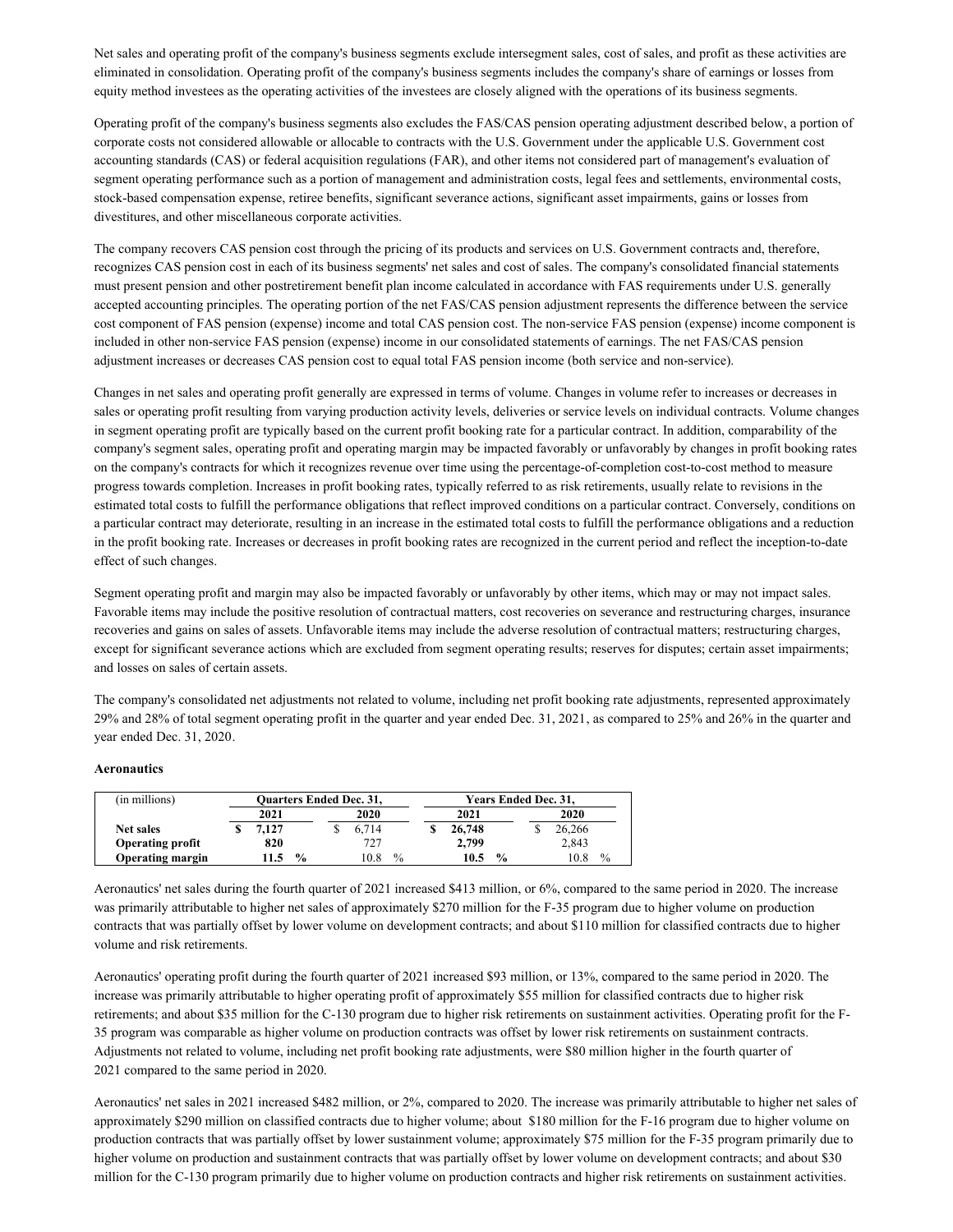These increases were partially offset by a decrease of approximately \$170 million for lower sustainment volume for the F-22 program.

Aeronautics' operating profit in 2021 decreased \$44 million, or 2%, compared to 2020. The decrease was primarily attributable to lower operating profit of approximately \$120 million for classified contracts primarily due to a \$225 million loss recognized in the second quarter of 2021 for performance issues experienced on a classified program that was partially offset by higher risk retirements on other classified programs recognized in the second half of 2021; and about \$70 million for the F-35 program due to lower risk retirements and volume on development contracts and lower risk retirements on production contracts that were partially offset by higher risk retirements and volume on sustainment contracts. These decreases were partially offset by an increase of approximately \$90 million for the C-130 program due to higher risk retirements on sustainment contracts; and about \$50 million for the F-16 program due to higher risk retirements on sustainment contracts and higher production volume. Adjustments not related to volume, including net profit booking rate adjustments, were \$60 million lower in 2021 compared to 2020.

#### **Missiles and Fire Control**

| (in millions)           |       |               | <b>Ouarters Ended Dec. 31,</b> |       |               |  | <b>Years Ended Dec. 31.</b> |               |  |                |      |
|-------------------------|-------|---------------|--------------------------------|-------|---------------|--|-----------------------------|---------------|--|----------------|------|
|                         | 2021  |               |                                | 2020  |               |  | 2021                        |               |  | 2020           |      |
| Net sales               | 3.219 |               |                                | 2.866 |               |  | 11.693                      |               |  | 1.257          |      |
| <b>Operating profit</b> | 438   |               |                                | 374   |               |  | 1.648                       |               |  | . 545          |      |
| Operating margin        | 3.6   | $\frac{0}{0}$ |                                | 13.0  | $\frac{0}{0}$ |  | 14.1                        | $\frac{0}{0}$ |  | $\mathbf{3}$ . | $\%$ |

MFC's net sales during the fourth quarter of 2021 increased \$353 million, or 12%, compared to the same period in 2020. The increase was primarily attributable to higher net sales of approximately \$200 million for integrated air and missile defense programs due to higher volume (primarily PAC-3); and about \$190 million for tactical and strike missile programs due to higher volume (primarily Hellfire, Long Range Anti-Ship Missile (LRASM) and Joint Air-to-Surface Standoff Missile (JASSM)). These increases were partially offset by a decrease of about \$40 million for sensors and global sustainment programs due to lower volume (primarily Special Operations Forces Global Logistics Support Services (SOF GLSS)).

MFC's operating profit during the fourth quarter of 2021 increased \$64 million, or 17%, compared to the same period in 2020. The increase was primarily attributable to higher operating profit of approximately \$40 million for tactical and strike missile programs due to higher volume (primarily Hellfire, LRASM and JASSM) and higher risk retirements (primarily Guided Multiple Launch Rocket Systems (GMLRS)); and about \$25 million for integrated air and missile defense programs due to higher volume (primarily PAC-3). Adjustments not related to volume, including net profit booking rate adjustments, were comparable in the fourth quarter of 2021 to the same period in 2020.

MFC's net sales in 2021 increased \$436 million, or 4%, compared to 2020. The increase was primarily attributable to higher net sales of approximately \$340 million for integrated air and missile defense programs due to higher volume and risk retirements (primarily PAC-3); and about \$215 million for tactical and strike missile programs due to higher volume (primarily LRASM and JASSM). These increases were partially offset by a decrease of approximately \$90 million for sensors and global sustainment programs due to lower volume (primarily Sniper Advanced Targeting Pod (SNIPER $^{\circledR}$ ) and Apache) that was partially offset by close out activities related to the Warrior Capability Sustainment Program (Warrior) that was terminated by the customer in March 2021.

MFC's operating profit in 2021 increased \$103 million, or 7%, compared to 2020. The increase was primarily attributable to higher operating profit of approximately \$65 million for integrated air and missile defense programs due to higher risk retirements and volume (primarily PAC-3); about \$45 million for tactical and strike missile programs due to higher volume (primarily LRASM and JASSM) and higher risk retirements (primarily GMLRS); and approximately \$20 million for sensors and global sustainment programs due to the reversal of a portion of previously recorded losses on the Warrior program in the second and third quarters of 2021 that will not recur as a result of the program being terminated, which was partially offset by lower volume (primarily SNIPER and Apache). These increases were partially offset by charges of approximately \$25 million due to performance issues on an energy program during the third quarter of 2021. Adjustments not related to volume, including net profit booking rate adjustments, were \$85 million higher in 2021 compared to 2020.

#### **Rotary and Mission Systems**

| (in millions)           |       |               | <b>Ouarters Ended Dec. 31,</b> |      |        | Years Ended Dec. 31, |        |      |
|-------------------------|-------|---------------|--------------------------------|------|--------|----------------------|--------|------|
|                         | 2021  |               | 2020                           |      | 2021   |                      | 2020   |      |
| <b>Net sales</b>        | 4.460 |               | 4.212                          |      | 16.789 |                      | 15.995 |      |
| <b>Operating profit</b> | 448   |               | 406                            |      | 1,798  |                      | 1,615  |      |
| <b>Operating margin</b> | 10.0  | $\frac{0}{0}$ | 9.6                            | $\%$ | 10.7   | $\frac{0}{0}$        |        | $\%$ |

RMS' net sales during the fourth quarter of 2021 increased \$248 million, or 6%, compared to the same period in 2020. The increase was primarily attributable to higher net sales of approximately \$115 million for various C6ISR (command, control, communications, computers, cyber, combat systems, intelligence, surveillance, and reconnaissance) programs due to higher volume; about \$70 million for training and logistics solutions (TLS) programs due to higher volume; and approximately \$45 million for integrated warfare systems and sensors (IWSS) programs due to higher volume on Canadian Surface Combatant (CSC) and Aegis programs.

RMS' operating profit during the fourth quarter of 2021 increased \$42 million, or 10%, compared to the same period in 2020. The increase was primarily attributable to higher operating profit of approximately \$30 million for Sikorsky helicopter programs due to higher risk retirements (primarily Combat Rescue Helicopter (CRH) and VH-92A); and about \$20 million for C6ISR programs due to higher risk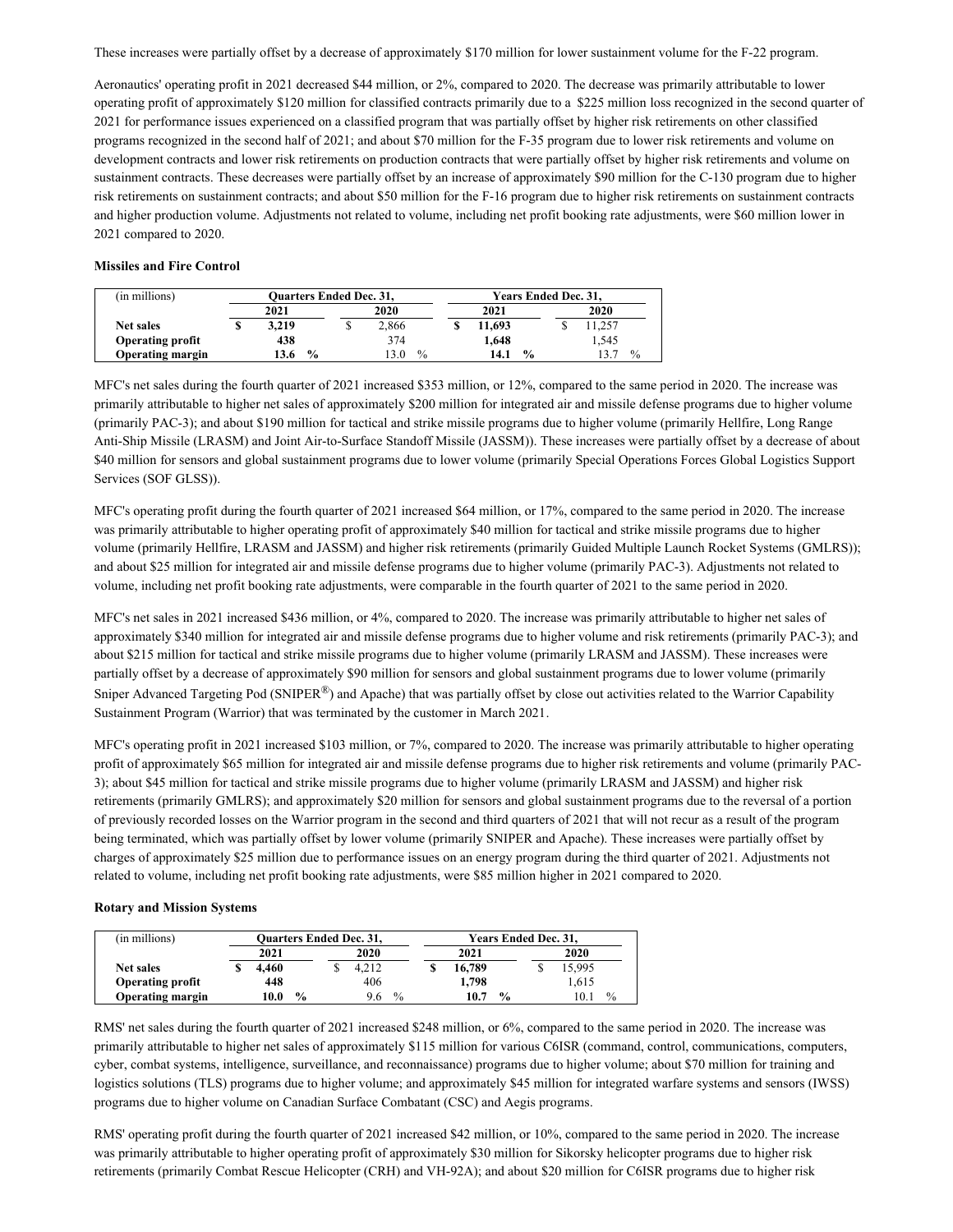retirements. Adjustments not related to volume, including net profit booking rate adjustments, were \$10 million higher in the fourth quarter of 2021 compared to the same period in 2020.

RMS' net sales in 2021 increased \$794 million, or 5%, compared to 2020. The increase was primarily attributable to higher net sales of \$540 million for Sikorsky helicopter programs due to higher production volume (Black Hawk, CH-53K and CRH); and about \$340 million for TLS programs primarily due to the delivery of an international pilot training system in the first quarter of 2021. These increases were partially offset by lower net sales of about \$65 million for IWSS programs due to lower volume on the LCS and TPQ-53 programs that were partially offset by higher volume on the CSC and Aegis programs.

RMS' operating profit in 2021 increased \$183 million, or 11%, compared to 2020. The increase was primarily attributable to higher operating profit of approximately \$140 million for Sikorsky helicopter programs due to higher risk retirements (Black Hawk and CH-53K), higher production volume (Black Hawk and CRH), and lower charges on the CRH program in the first half of 2021; and about \$10 million for TLS programs due to the delivery of an international pilot training system in the first quarter of 2021. Operating profit for IWSS programs was comparable as lower risk retirements on the LCS program and lower volume on the TPQ-53 program were offset by higher volume on the CSC program and lower charges on a ground-based radar program. Adjustments not related to volume, including net profit booking rate adjustments, were \$80 million higher in 2021 compared 2020.

#### **Space**

| (in millions)           |       |               | <b>Ouarters Ended Dec. 31,</b> |               |        | <b>Years Ended Dec. 31.</b> |        |      |
|-------------------------|-------|---------------|--------------------------------|---------------|--------|-----------------------------|--------|------|
|                         | 2021  |               | 2020                           |               | 2021   |                             | 2020   |      |
| <b>Net sales</b>        | 2.923 |               | 3.240                          |               | 11.814 |                             | 1,880  |      |
| <b>Operating profit</b> | 308   |               | 368                            |               | 1,134  |                             | . 149. |      |
| <b>Operating margin</b> | 10.5  | $\frac{0}{0}$ | 14                             | $\frac{0}{0}$ | 9.6    | $\frac{0}{0}$               |        | $\%$ |

Space's net sales during the fourth quarter of 2021 decreased \$317 million, or 10%, compared to the same period in 2020. The decrease was primarily attributable to lower net sales of approximately \$385 million due to the June 30, 2021, renationalization of the Atomic Weapons Establishment (AWE) program after which date, the ongoing operations are no longer included in the company's financial results; and about \$80 million for commercial civil space programs due to lower volume (primarily Orion). These decreases were partially offset by higher net sales of about \$165 million for strategic and missile defense programs due to higher volume (primarily Next Generation Interceptor (NGI), Fleet Ballistic Missile (FBM) and hypersonic development).

Space's operating profit during the fourth quarter of 2021 decreased \$60 million, or 16%, compared to the same period in 2020. The decrease was primarily attributable to approximately \$60 million of lower equity earnings from the company's investment in United Launch Alliance (ULA) due to launch vehicle mix; and about \$25 million for commercial civil space programs due to lower risk retirements and volume (primarily Orion). These decreases were partially offset by an increase of approximately \$10 million for strategic and missile defense programs due to higher risk retirements (primarily FBM) that were partially offset by lower risk retirements (primarily hypersonic development). There was not a significant decrease in operating profit for the AWE program as its operating profit in the fourth quarter of 2020 was mostly offset by accelerated and incremental amortization expense for intangible assets as a result of the renationalization. Adjustments not related to volume, including net profit booking rate adjustments, were \$10 million higher in the fourth quarter of 2021 compared to the same period in 2020.

Space's net sales in 2021 decreased \$66 million, or 1%, compared to 2020. The decrease was primarily attributable to lower net sales of approximately \$535 million due to the renationalization of the AWE program; and about \$105 million for commercial civil space programs due to lower volume (primarily Orion). These decreases were partially offset by higher net sales of approximately \$405 million for strategic and missile defense programs due to higher volume (primarily hypersonic development and NGI programs); and about \$140 million for national security space programs due to higher volume and risk retirements (primarily Next Gen OPIR and SBIRS).

Space's operating profit in 2021 decreased \$15 million, or 1%, compared to 2020. The decrease was primarily attributable to approximately \$70 million of lower equity earnings from the company's investment in ULA due to lower launch volume and launch vehicle mix; and about \$20 million due to the renationalization of the AWE program. These decreases were partially offset by an increase of about \$35 million for strategic and missile defense programs due to higher volume (primarily hypersonic development programs); and approximately \$25 million for national security space programs due to higher risk retirements (primarily SBIRS and classified programs) and higher volume (primarily Next Gen OPIR) that was partially offset by charges of about \$80 million on a commercial ground solutions program. Operating profit was comparable for commercial civil space programs as higher risk retirements (primarily space transportation programs) were offset by lower volume (primarily Orion). Adjustments not related to volume, including net profit booking rate adjustments, were \$100 million higher in 2021 compared to 2020.

Total equity earnings (primarily ULA) represented approximately \$30 million, or 9%, and approximately \$65 million, or 6%, of Space's operating profit during the quarter and year ended Dec. 31, 2021, compared to approximately \$90 million, or 24%, and approximately \$135 million, or 12%, in the quarter and year ended Dec. 31, 2020.

#### **Income Taxes**

The company's effective income tax rate was 17.7% and 16.4% in the quarter and year ended Dec. 31, 2021, compared to 18.1% and 16.4% in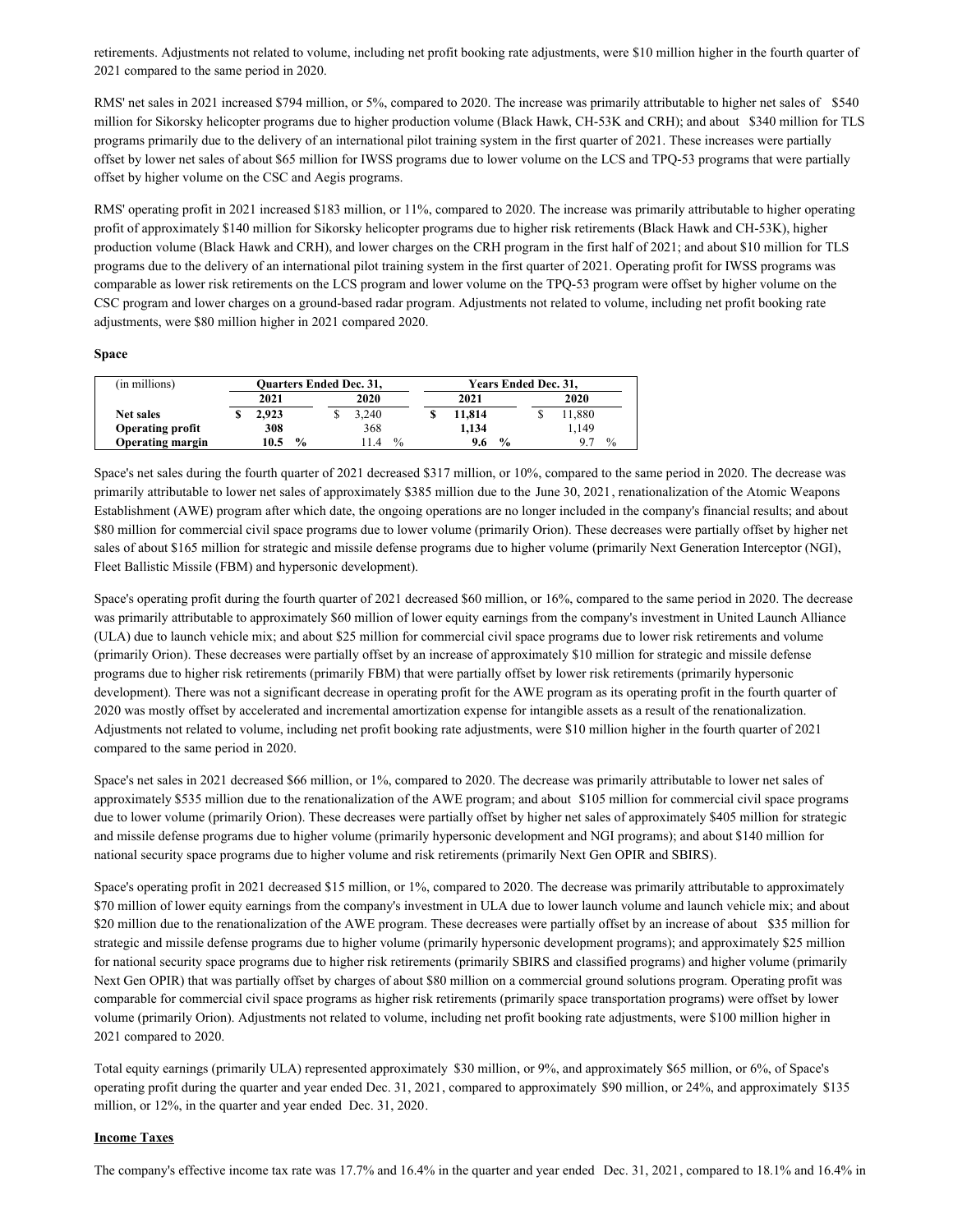the quarter and year ended Dec. 31, 2020. The rates for the year ended Dec. 31, 2021, and Dec. 31, 2020, benefited from tax deductions for foreign derived intangible income, the research and development tax credit, dividends paid to the company's defined contribution plans with an employee stock ownership plan feature and tax deductions for employee equity awards. The rate for the quarter ended Dec. 31, 2021 was lower than the rate for the quarter ended Dec. 31, 2020 primarily due to increased research and development tax credits partially offset by a reduction in the tax deduction for foreign derived intangible income.

### **Use of Non-GAAP Financial Measures**

This news release contains the following non-generally accepted accounting principles (non-GAAP) financial measures (as defined by U.S. Securities and Exchange Commission (SEC) Regulation G). While management believes that these non-GAAP financial measures may be useful in evaluating the financial performance of the company, this information should be considered supplemental and is not a substitute for financial information prepared in accordance with GAAP. In addition, the company's definitions for non-GAAP financial measures may differ from similarly titled measures used by other companies or analysts.

### Business segment operating profit

Business segment operating profit represents operating profit from the company's business segments before unallocated income and expense. This measure is used by the company's senior management in evaluating the performance of its business segments and is a performance goal in the company's annual incentive plan. Business segment operating margin is calculated by dividing business segment operating profit by sales. The table below reconciles the non-GAAP measure business segment operating profit with the most directly comparable GAAP financial measure, consolidated operating profit.

| (in millions)                                | 2022                         |
|----------------------------------------------|------------------------------|
|                                              | Current Outlook <sup>1</sup> |
| Business segment operating profit (non-GAAP) | $\sim 57.175$                |
| FAS/CAS operating adjustment <sup>2</sup>    | $\sim$ 1.705                 |
| Other, net                                   | $\sim$ (350)                 |
| Consolidated operating profit (GAAP)         | $\sim$ \$8.530               |

1 The company's current 2022 financial outlook reflects known impacts from the COVID-19 pandemic based on the company's understanding at the time of this news release and its experience to date. However, the company cannot predict how the pandemic will evolve or what impact it will continue to have. Therefore, no additional impacts to the Company's operations or its supply chain as a result of continued disruption from, or policies in response to, COVID-19 for periods subsequent to the time of this news release have been incorporated into the company's current 2022 financial outlook. The ultimate impacts of COVID-19 on the company's financial outlook for 2022 and beyond remain uncertain and there can be no assurance that the company's underlying assumptions are correct.

2 Reflects the amount by which expected total CAS pension cost of \$1.8 billion, exceeds the expected FAS pension service cost of \$95 million. Excludes \$555 million of expected non-service FAS pension income. Refer to the supplemental table "Other Supplemental Information" included in this news release for a detail of the FAS/CAS operating adjustment.

### Net FAS/CAS pension adjustment – adjusted

Net FAS/CAS pension adjustment has been adjusted for the third quarter 2021 noncash, non-operating pension settlement charge of \$1.7 billion. Management believes that the exclusion of the pension settlement charge related to the accelerated recognition of actuarial losses previously included in accumulated other comprehensive loss for certain pension plans as a result of the purchase of group annuity contracts from an insurance company, is useful to understanding the company's underlying business performance and comparing performance from period to period.

#### Free Cash Flow

Free Cash Flow is cash from operations less capital expenditures. The company uses free cash flow to evaluate its business performance and overall liquidity. The company believes free cash flow is a useful measure for investors because it represents the amount of cash generated from operations after reinvesting in the business and that may be available to return to stockholders and creditors (through dividends, stock repurchase and debt repayments) or available to fund acquisitions. The entire free cash flow amount is not necessarily available for discretionary expenditures.

#### Cash from operations (excluding R&D)

Cash from operations (excluding R&D) is cash from operations excluding the impact of a provision of the Tax Cuts and Jobs Act of 2017 related to research and development costs that went into effect on Jan. 1, 2022. The provision requires that companies capitalize and amortize research and development costs over five years for tax purposes rather than deducting such costs in the year incurred. The company believes this adjusted measure of cash from operations is useful to investors because it allows for a comparison against prior periods of the company's ability to generate cash controlling for the change in tax law, and because the impact of the new tax law will lessen over the course of the fiveyear amortization period and become immaterial in the sixth year.

### **Conference Call Information**

Lockheed Martin Corporation will webcast live the earnings results conference call (listen-only mode) on Tuesday, Jan. 25, 2022, at 11 a.m.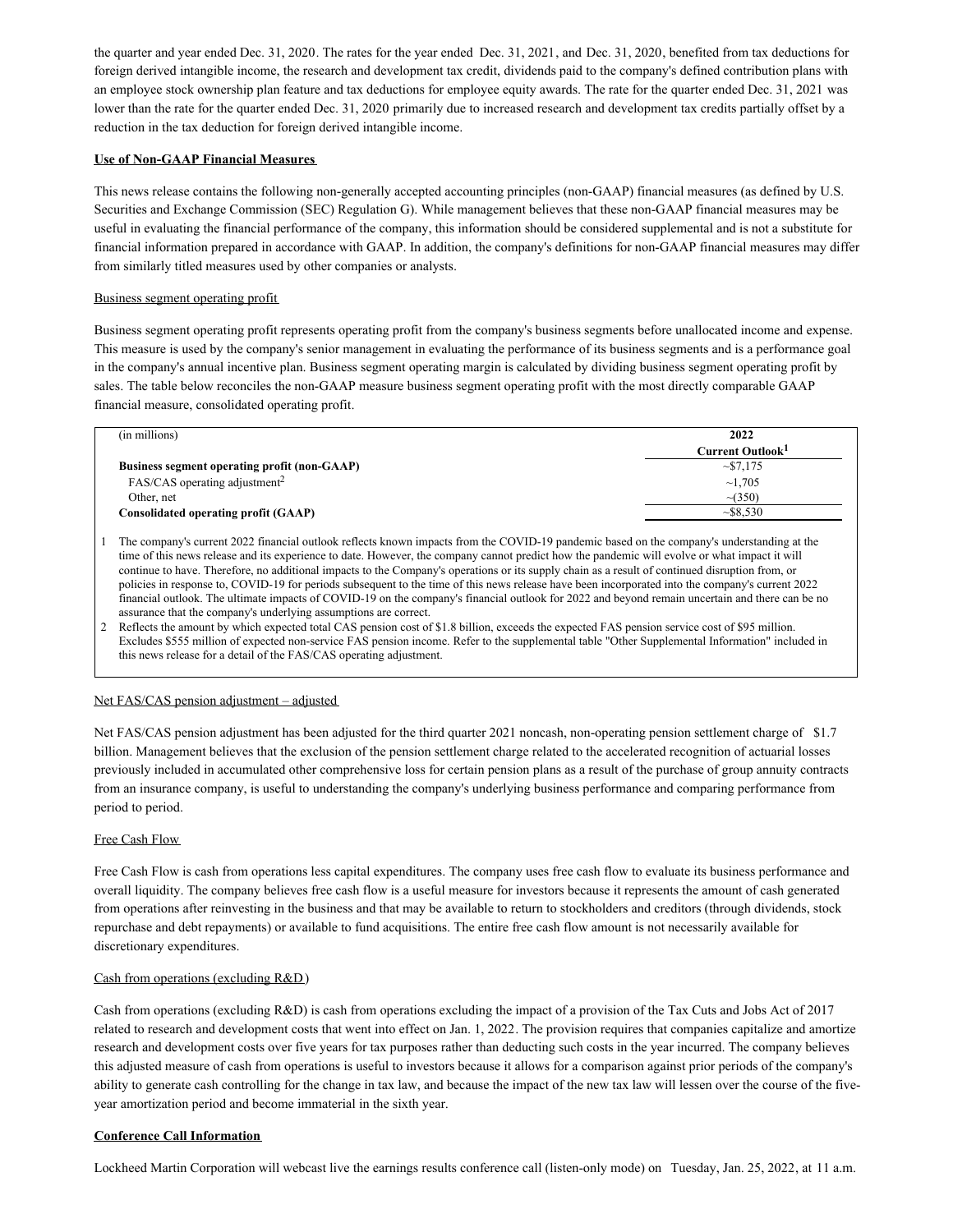EST. The live webcast and relevant financial charts will be available for download on the Lockheed Martin Investor Relations website at [www.lockheedmartin.com/investor](https://c212.net/c/link/?t=0&l=en&o=3421546-1&h=2803368951&u=http%3A%2F%2Fwww.lockheedmartin.com%2Finvestor&a=www.lockheedmartin.com%2Finvestor).

For additional information, visit the company's website: [www.lockheedmartin.com](https://c212.net/c/link/?t=0&l=en&o=3421546-1&h=4185114746&u=http%3A%2F%2Fwww.lockheedmartin.com%2F&a=www.lockheedmartin.com).

### **About Lockheed Martin**

Headquartered in Bethesda, Maryland, Lockheed Martin Corporation is a global security and aerospace company that employs approximately 114,000 people worldwide and is principally engaged in the research, design, development, manufacture, integration and sustainment of advanced technology systems, products and services.

### **Forward-Looking Statements**

This news release contains statements that, to the extent they are not recitations of historical fact, constitute forward-looking statements within the meaning of the federal securities laws, and are based on Lockheed Martin's current expectations and assumptions. The words "believe," "estimate," "anticipate," "project," "intend," "expect," "plan," "outlook," "scheduled," "forecast" and similar expressions are intended to identify forward-looking statements. These statements are not guarantees of future performance and are subject to risks and uncertainties. Actual results may differ materially due to factors such as:

- the impact of COVID-19 or future epidemics on the company's business, including potential supply chain disruptions, facility closures, work stoppages, program delays, payment policies and regulations, the company's ability to recover its costs under contracts and uncertainty regarding the impacts of potential vaccine mandates or other requirements;
- budget uncertainty, the risk of future budget cuts, the debt ceiling and the potential for government shutdowns and changing funding and acquisition priorities;
- the company's reliance on contracts with the U.S. Government, which are dependent on U.S. Government funding and can be terminated for convenience, and the company's ability to negotiate favorable contract terms;
- risks related to the development, production, sustainment, performance, schedule, cost and requirements of complex and technologically advanced programs including the company's largest, the F-35 program;
- planned production rates and orders for significant programs; compliance with stringent performance and reliability standards; materials availability;
- performance and financial viability of key suppliers, teammates, joint ventures and partners, subcontractors and customers;
- economic, industry, business and political conditions including their effects on governmental policy and government actions that disrupt the company's supply chain or prevent the sale or delivery of its products (such as delays in approvals for exports requiring Congressional notification);
- trade policies or sanctions (including potential Chinese sanctions on the company or its suppliers, teammates or partners and U.S. Government sanctions on Turkey and its removal from the F-35 program);
- the company's success expanding into and doing business in adjacent markets and internationally and the differing risks posed by international sales;
- changes in foreign national priorities and foreign government budgets and planned orders;
- the competitive environment for the company's products and services, including increased pricing pressures, aggressive pricing in the absence of cost realism evaluation criteria, competition from emerging competitors including startups and non-traditional defense contractors, and bid protests;
- the timing and customer acceptance of product deliveries and performance milestones;
- the company's ability to develop new technologies and products, including emerging digital and network technologies and capabilities;
- the company's ability to attract and retain a highly skilled workforce; the impact of work stoppages or other labor disruptions;
- cyber or other security threats or other disruptions faced by the company or its suppliers;
- the company's ability to implement and continue, and the timing and impact of, capitalization changes such as share repurchases and dividend payments;
- the company's ability to recover costs under U.S. Government contracts, our mix of fixed-price and cost-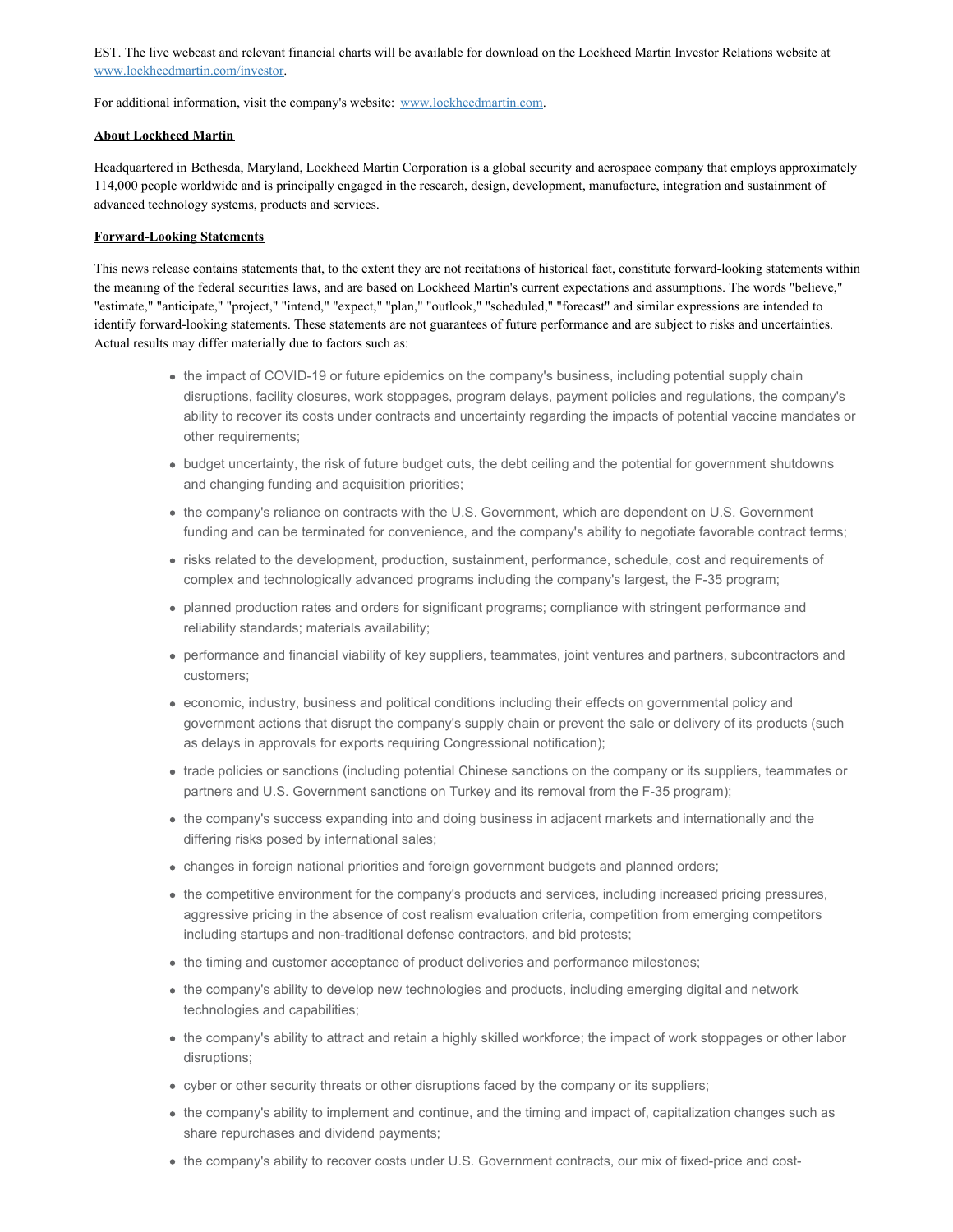reimbursable contracts and the impacts of cost overruns and significant increases in inflation;

- the accuracy of the company's estimates and projections;
- the impact of pension risk transfers, including potential noncash settlement charges; timing and estimates regarding pension funding and movements in interest rates and other changes that may affect pension plan assumptions, stockholders' equity, the level of the FAS/CAS adjustment; actual returns on pension plan assets and the impact of pension related legislation;
- the successful operation of joint ventures that the company does not control;
- realizing the anticipated benefits of acquisitions or divestitures, investments, joint ventures, teaming arrangements or internal reorganizations, and market volatility in the fair value of investments in the company's Lockheed Martin Ventures Fund that are marked to market;
- risks related to the company's proposed acquisition of Aerojet Rocketdyne, including the failure to obtain, delays in obtaining or adverse conditions contained in any required regulatory approvals, or any related litigation, and the company's ability to successfully and timely integrate the business and realize synergies and other expected benefits of the transaction;
- the company's efforts to increase the efficiency of its operations and improve the affordability of its products and services;
- the risk of an impairment of the company's assets, including the potential impairment of goodwill recorded as a result of the acquisition of the Sikorsky business;
- the availability and adequacy of the company's insurance and indemnities;
- the company's ability to benefit fully from or adequately protect its intellectual property rights;
- procurement and other regulations and policies affecting the company's industry, export of its products, cost allowability or recovery, preferred contract type, and performance and progress payments policy, including a reversal or modification to the DoD's increase to the progress payment rate in response to COVID-19;
- changes in accounting, U.S. or foreign tax, export or other laws, regulations, and policies and their interpretation or application; and
- the outcome of legal proceedings, bid protests, environmental remediation efforts, audits, government investigations or government allegations that the company has failed to comply with law, other contingencies and U.S. Government identification of deficiencies in its business systems.

These are only some of the factors that may affect the forward-looking statements contained in this news release. For a discussion identifying additional important factors that could cause actual results to differ materially from those anticipated in the forward-looking statements, see the company's filings with the U.S. Securities and Exchange Commission including, but not limited to, "Management's Discussion and Analysis of Financial Condition and Results of Operations" and "Risk Factors" in the company's Annual Report on Form 10-K for the year ended Dec. 31, 2021. The company's filings may be accessed through the Investor Relations page of its website, [www.lockheedmartin.com/investor](https://c212.net/c/link/?t=0&l=en&o=3421546-1&h=2803368951&u=http%3A%2F%2Fwww.lockheedmartin.com%2Finvestor&a=www.lockheedmartin.com%2Finvestor), or through the website maintained by the SEC at [www.sec.gov.](https://c212.net/c/link/?t=0&l=en&o=3421546-1&h=4126851818&u=http%3A%2F%2Fwww.sec.gov%2F&a=www.sec.gov)

The company's actual financial results likely will be different from those projected due to the inherent nature of projections. Given these uncertainties, forward-looking statements should not be relied on in making investment decisions. The forward-looking statements contained in this news release speak only as of the date of its filing. Except where required by applicable law, the company expressly disclaims a duty to provide updates to forward-looking statements after the date of this news release to reflect subsequent events, changed circumstances, changes in expectations, or the estimates and assumptions associated with them. The forward-looking statements in this news release are intended to be subject to the safe harbor protection provided by the federal securities laws.

#### **Lockheed Martin Corporation Consolidated Statements of Earnings (unaudited; in millions, except per share data)**

|                                   |                | <b>Ouarters Ended Dec. 31,</b> | <b>Years Ended Dec. 3</b> |  |  |
|-----------------------------------|----------------|--------------------------------|---------------------------|--|--|
|                                   | 2021           | 2020                           | 2021                      |  |  |
| Net sales                         | 17,729<br>- 30 | 17,032<br>۰٦                   | 67,044                    |  |  |
| Cost of sales <sup>1</sup>        | (15,307)       | (14, 818)                      | (57, 983)                 |  |  |
| Gross profit                      | 2,422          | 2,214                          | 9,061                     |  |  |
| Other income (expense), $net2$    | 33             | 75                             | 62                        |  |  |
| <b>Operating profit</b>           | 2,455          | 2,289                          | 9,123                     |  |  |
| Interest expense                  | (146)          | (149)                          | (569)                     |  |  |
| Non-service FAS pension (expense) |                |                                |                           |  |  |
| income <sup>3</sup>               | 93             | 55                             | (1,292)                   |  |  |
|                                   |                |                                |                           |  |  |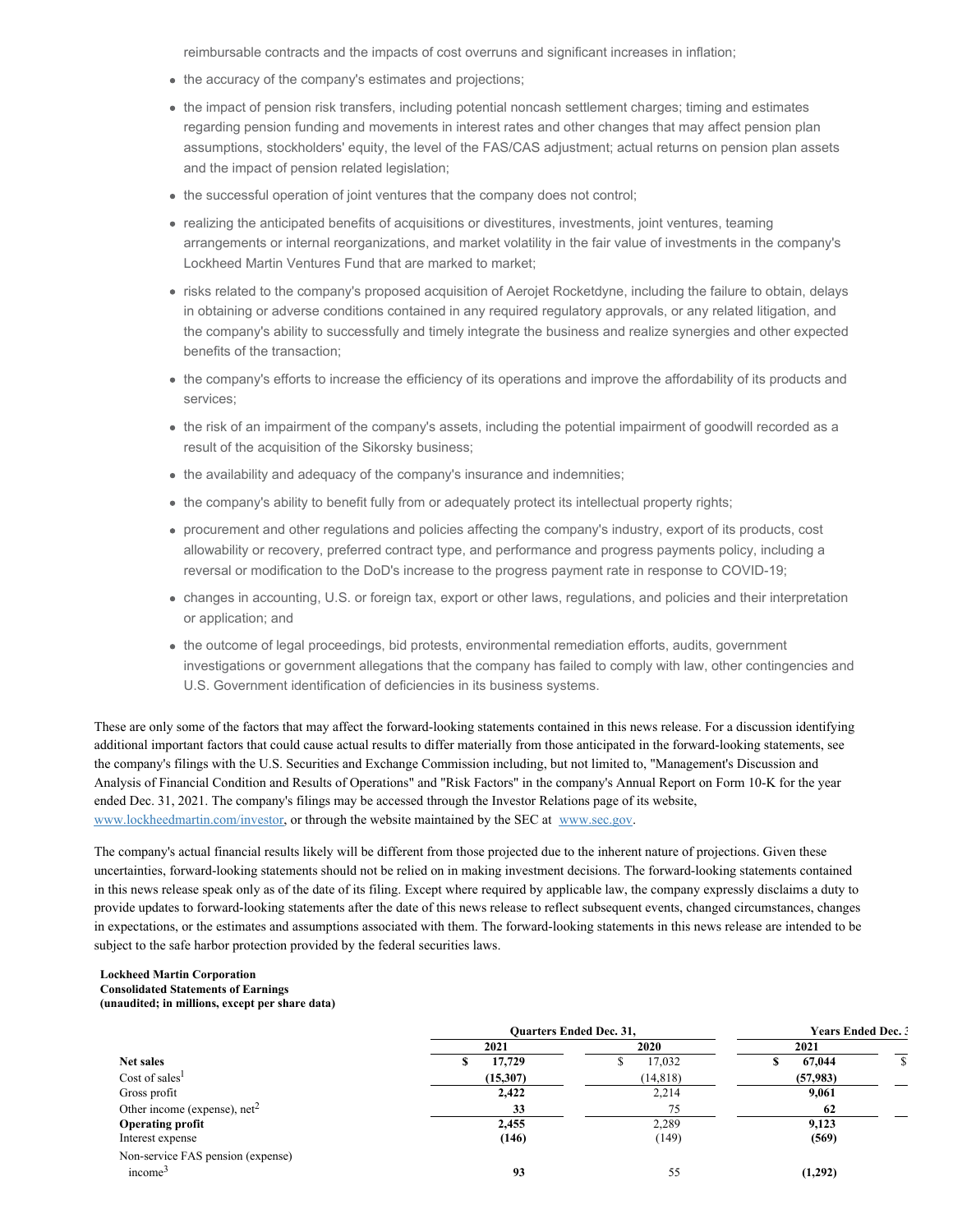| Other non-operating income (expense), net <sup>4</sup><br>Earnings from continuing operations before |    | 88           |    | (8)          |   | 288                   |    |
|------------------------------------------------------------------------------------------------------|----|--------------|----|--------------|---|-----------------------|----|
| income taxes                                                                                         |    | 2,490        |    | 2,187        |   | 7,550                 |    |
| Income tax expense                                                                                   |    | (441)        |    | (395)        |   | (1,235)               |    |
| Net earnings from continuing operations                                                              |    | 2,049        |    | 1,792        |   | 6,315                 |    |
| Net loss from discontinued operations                                                                |    |              |    |              |   |                       |    |
| Net earnings                                                                                         | \$ | 2,049        | S  | 1,792        | S | 6,315                 | \$ |
| Effective tax rate                                                                                   |    | 17.7<br>$\%$ |    | $\%$<br>18.1 |   | $\frac{0}{0}$<br>16.4 |    |
| Earnings (loss) per common share                                                                     |    |              |    |              |   |                       |    |
| Basic                                                                                                |    |              |    |              |   |                       |    |
| Continuing operations                                                                                | S  | 7.50         | \$ | 6.41         | S | 22.85                 | \$ |
| Discontinued operations <sup>5</sup>                                                                 |    |              |    |              |   |                       |    |
| Basic earnings per common share                                                                      | S  | 7.50         | \$ | 6.41         | S | 22.85                 | \$ |
| Diluted                                                                                              |    |              |    |              |   |                       |    |
| Continuing operations                                                                                | S  | 7.47         | \$ | 6.38         | S | 22.76                 | \$ |
| Discontinued operations <sup>5</sup>                                                                 |    |              |    |              |   |                       |    |
| Diluted earnings per common share                                                                    | S  | 7.47         | \$ | 6.38         | S | 22.76                 | \$ |
| Weighted average shares outstanding                                                                  |    |              |    |              |   |                       |    |
| Basic                                                                                                |    | 273.3        |    | 279.7        |   | 276.4                 |    |
| Diluted                                                                                              |    | 274.3        |    | 281.0        |   | 277.4                 |    |
| Common shares reported in stockholders'                                                              |    |              |    |              |   |                       |    |
| equity at end of period                                                                              |    |              |    |              |   | 271                   |    |

1 During the quarter ended March 28, 2021, the company recognized severance and restructuring charges of \$36 million (\$28 million, or \$0.10 per share, aftertax) for previously announced actions at the company's Rotary and Mission Systems business segment. In the fourth quarter of 2020, the company recognized severance charges of \$27 million (\$21 million, or \$0.08 per share, after-tax) for previously announced actions related to corporate functions.

2 During the quarter ended June 28, 2020, the company recognized a noncash impairment charge of \$128 million (\$96 million, or \$0.34 per share, aftertax) for the investment in the international equity method investee, Advanced Military Maintenance, Repair and Overhaul Center (AMMROC).

3 During the quarter ended Sept. 26, 2021, the company recognized a \$1.7 billion (\$1.3 billion, or \$4.72 per share, after-tax) noncash, non-operating pension settlement charge related to the purchase of group annuity contracts.

4 Other non-operating income (expense), net for the quarter and year ended Dec. 31, 2021 include net gains of \$85 million (\$64 million, or \$0.23 per share, after-tax) and \$265 million (\$199 million, or \$0.72 per share, after-tax) due to increases in the fair value of investments held in the Lockheed Martin Ventures Fund.

5 Net earnings from discontinued operations for the year ended Dec. 31, 2020, include a noncash charge in third quarter of 2020 for \$55 million (\$0.20 per share) resulting from the resolution of certain tax matters related to the former Information Systems & Global Solutions business divested in 2016.

#### **Lockheed Martin Corporation**

#### **Business Segment Summary Operating Results (unaudited; in millions)**

|                                                  | Quarters Ended Dec. 31, |        |               |    |        |                         |    |        | Years Ended Dec. 31, |               |        |
|--------------------------------------------------|-------------------------|--------|---------------|----|--------|-------------------------|----|--------|----------------------|---------------|--------|
|                                                  |                         | 2021   |               |    | 2020   | $\frac{0}{0}$<br>Change |    | 2021   |                      |               | 2020   |
| <b>Net sales</b>                                 |                         |        |               |    |        |                         |    |        |                      |               |        |
| Aeronautics                                      | \$                      | 7,127  |               | \$ | 6,714  | 6%                      | s  | 26,748 |                      | <sup>\$</sup> | 26,266 |
| Missiles and Fire Control                        |                         | 3,219  |               |    | 2,866  | 12%                     |    | 11,693 |                      |               | 11,257 |
| Rotary and Mission Systems                       |                         | 4,460  |               |    | 4,212  | 6%                      |    | 16,789 |                      |               | 15,995 |
| Space                                            |                         | 2,923  |               |    | 3,240  | $(10\%)$                |    | 11,814 |                      |               | 11,880 |
| <b>Total net sales</b>                           | \$.                     | 17,729 |               | \$ | 17,032 | 4%                      | S  | 67,044 |                      | S             | 65,398 |
| <b>Operating profit</b>                          |                         |        |               |    |        |                         |    |        |                      |               |        |
| Aeronautics                                      | \$                      | 820    |               | \$ | 727    | 13%                     | \$ | 2,799  |                      | \$            | 2,843  |
| Missiles and Fire Control                        |                         | 438    |               |    | 374    | 17%                     |    | 1,648  |                      |               | 1,545  |
| Rotary and Mission Systems                       |                         | 448    |               |    | 406    | 10%                     |    | 1,798  |                      |               | 1,615  |
| Space                                            |                         | 308    |               |    | 368    | (16%)                   |    | 1,134  |                      |               | 1,149  |
| <b>Total business segment operating</b>          |                         |        |               |    |        | 7%                      |    |        |                      |               |        |
| profit                                           |                         | 2,014  |               |    | 1,875  |                         |    | 7,379  |                      |               | 7,152  |
| <b>Unallocated items</b>                         |                         |        |               |    |        |                         |    |        |                      |               |        |
| FAS/CAS operating adjustment                     |                         | 491    |               |    | 469    |                         |    | 1,960  |                      |               | 1,876  |
| Severance and restructuring charges <sup>1</sup> |                         |        |               |    | (27)   |                         |    | (36)   |                      |               | (27)   |
| Other, $net2$                                    |                         | (50)   |               |    | (28)   |                         |    | (180)  |                      |               | (357)  |
| <b>Total unallocated items</b>                   |                         | 441    |               |    | 414    | 7%                      |    | 1,744  |                      |               | 1,492  |
| <b>Total consolidated operating</b>              |                         |        |               |    |        |                         |    |        |                      |               |        |
| profit                                           | -S                      | 2,455  |               | S  | 2,289  | 7%                      | S  | 9,123  |                      | \$.           | 8,644  |
| <b>Operating margin</b>                          |                         |        |               |    |        |                         |    |        |                      |               |        |
| Aeronautics                                      |                         | 11.5   | $\frac{0}{0}$ |    | 10.8   | $\frac{0}{0}$           |    | 10.5   | $\frac{0}{0}$        |               | 10.8   |
| Missiles and Fire Control                        |                         | 13.6   | $\frac{0}{0}$ |    | 13.0   | $\frac{0}{0}$           |    | 14.1   | $\frac{0}{0}$        |               | 13.7   |
| Rotary and Mission Systems                       |                         | 10.0   | $\frac{0}{0}$ |    | 9.6    | $\frac{0}{0}$           |    | 10.7   | $\frac{0}{0}$        |               | 10.1   |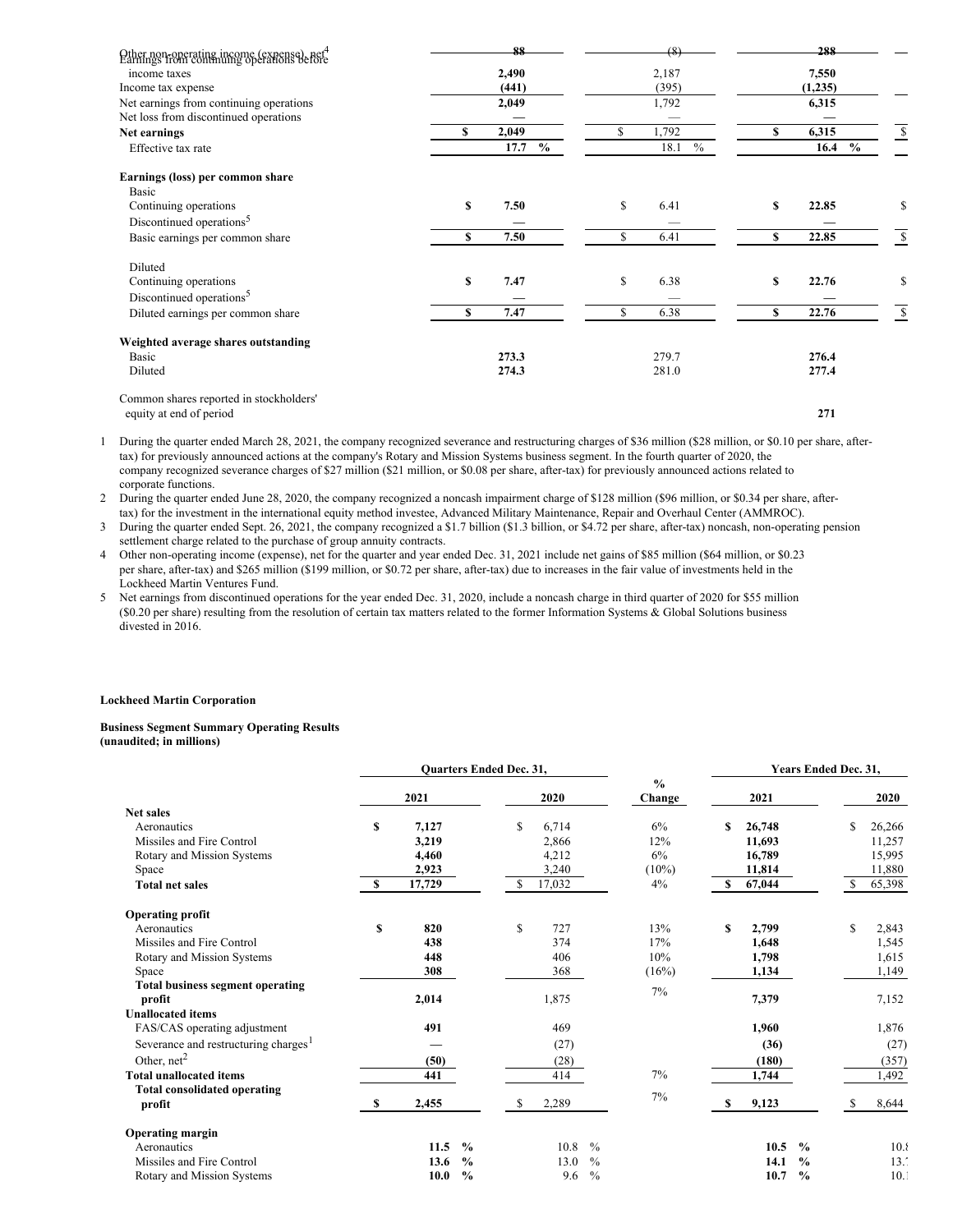| Space<br>Total business segment operating<br>margin | 10.5<br>11.4 | $\frac{0}{0}$<br>$\frac{0}{0}$ | 11.4<br>11.0 | $\frac{0}{0}$<br>$\frac{0}{0}$ | 9.6<br>11.0 | $\frac{0}{0}$<br>$\frac{0}{0}$ | $\Omega$ .<br><b>7.</b><br>10.9 |
|-----------------------------------------------------|--------------|--------------------------------|--------------|--------------------------------|-------------|--------------------------------|---------------------------------|
| <b>Total consolidated operating</b><br>margin       | 13.8         | $\frac{0}{0}$                  | 13.4         | $\%$                           | 13.6        | $\frac{6}{9}$                  | 13.2                            |

**1** Severance and restructuring charges for the year ended Dec. 31, 2021 include charges of \$36 million (\$28 million, or \$0.10 per share, after-tax) for previously announced actions at the company's Rotary and Mission Systems business segment recognized in the first quarter of 2021. Severance and restructuring charges for the quarter and year ended Dec. 31, 2020 include charges of \$27 million (\$21 million, or \$0.08 per share, after-tax) for previously announced actions related to corporate functions recognized in the fourth quarter of 2020.

**2** Other, net for the year ended Dec. 31, 2020 includes a noncash impairment charge of \$128 million (\$96 million, or \$0.34 per share, after-tax) for the investment in the international equity method investee, Advanced Military Maintenance, Repair and Overhaul Center (AMMROC) recognized in the second quarter of 2020.

### **Lockheed Martin Corporation**

# **Selected Financial Data**

|                                        | <b>Ouarters Ended Dec. 31,</b> |      |  | Years Ended Dec. 31, |      |  |      |
|----------------------------------------|--------------------------------|------|--|----------------------|------|--|------|
|                                        |                                | 2021 |  | 2020                 | 2021 |  | 2020 |
| Amortization of purchased intangibles  |                                |      |  |                      |      |  |      |
| Aeronautics                            |                                |      |  |                      |      |  |      |
| Missiles and Fire Control              |                                |      |  |                      |      |  |      |
| Rotary and Mission Systems             |                                | 58   |  | 58                   | 232  |  | 232  |
| Space                                  |                                |      |  | 16                   | 50   |  | 37   |
| <b>Total amortization of purchased</b> |                                |      |  |                      |      |  |      |
| intangibles                            |                                | 62   |  | 74                   | 285  |  | 271  |
|                                        |                                |      |  |                      |      |  |      |

|                                                          | 2022<br>Outlook |       | 2021<br>Actual |         |
|----------------------------------------------------------|-----------------|-------|----------------|---------|
| <b>Total FAS income (expense) and CAS costs</b>          |                 |       |                |         |
| FAS pension income (expense)                             | \$              | 460   | S              | (1,398) |
| Less: CAS pension cost                                   |                 | 1,800 |                | 2,066   |
| Net FAS/CAS pension adjustment                           |                 | 2,260 |                | 668     |
| Less: pension settlement charge                          |                 |       |                | 1,665   |
| Net FAS/CAS pension adjustment - adjusted <sup>1,2</sup> | S               | 2,260 | S              | 2,333   |
| Service and non-service cost reconciliation              |                 |       |                |         |
| FAS pension service cost                                 | \$              | (95)  | S              | (106)   |
| Less: CAS pension cost                                   |                 | 1,800 |                | 2,066   |
| FAS/CAS operating adjustment                             |                 | 1,705 |                | 1,960   |
| FAS pension non-service income (expense)                 |                 | 555   |                | (1,292) |
| Net FAS/CAS pension adjustment                           |                 | 2,260 |                | 668     |
| Less: pension settlement charge                          |                 |       |                | 1,665   |
| Net FAS/CAS pension adjustment - adjusted <sup>1,2</sup> | \$              | 2,260 | S              | 2,333   |

1 Net FAS/CAS pension adjustment – adjusted is a non-GAAP measure. See the "Use of Non-GAAP Financial Measures" section of this news release for more information.

2 The non-service cost components in the table above relate only to the company's qualified defined benefit pension plans. The company recognized a noncash, non-operating settlement charge of \$1,665 million in the third quarter of 2021 related to the accelerated recognition of actuarial losses previously included in accumulated other comprehensive loss for certain pension plans as a result of the purchase of group annuity contracts from an insurance company.

#### **Lockheed Martin Corporation Consolidated Balance Sheets**

#### **(unaudited, in millions, except par value)**

|                           |   | Dec. 31,<br>2021 | Dec. 31,<br>2020 |        |  |
|---------------------------|---|------------------|------------------|--------|--|
| <b>Assets</b>             |   |                  |                  |        |  |
| Current assets            |   |                  |                  |        |  |
| Cash and cash equivalents | S | 3,604            | S                | 3,160  |  |
| Receivables, net          |   | 1,963            |                  | 1,978  |  |
| Contract assets           |   | 10,579           |                  | 9,545  |  |
| Inventories               |   | 2,981            |                  | 3,545  |  |
| Other current assets      |   | 688              |                  | 1,150  |  |
| Total current assets      |   | 19.815           |                  | 19.378 |  |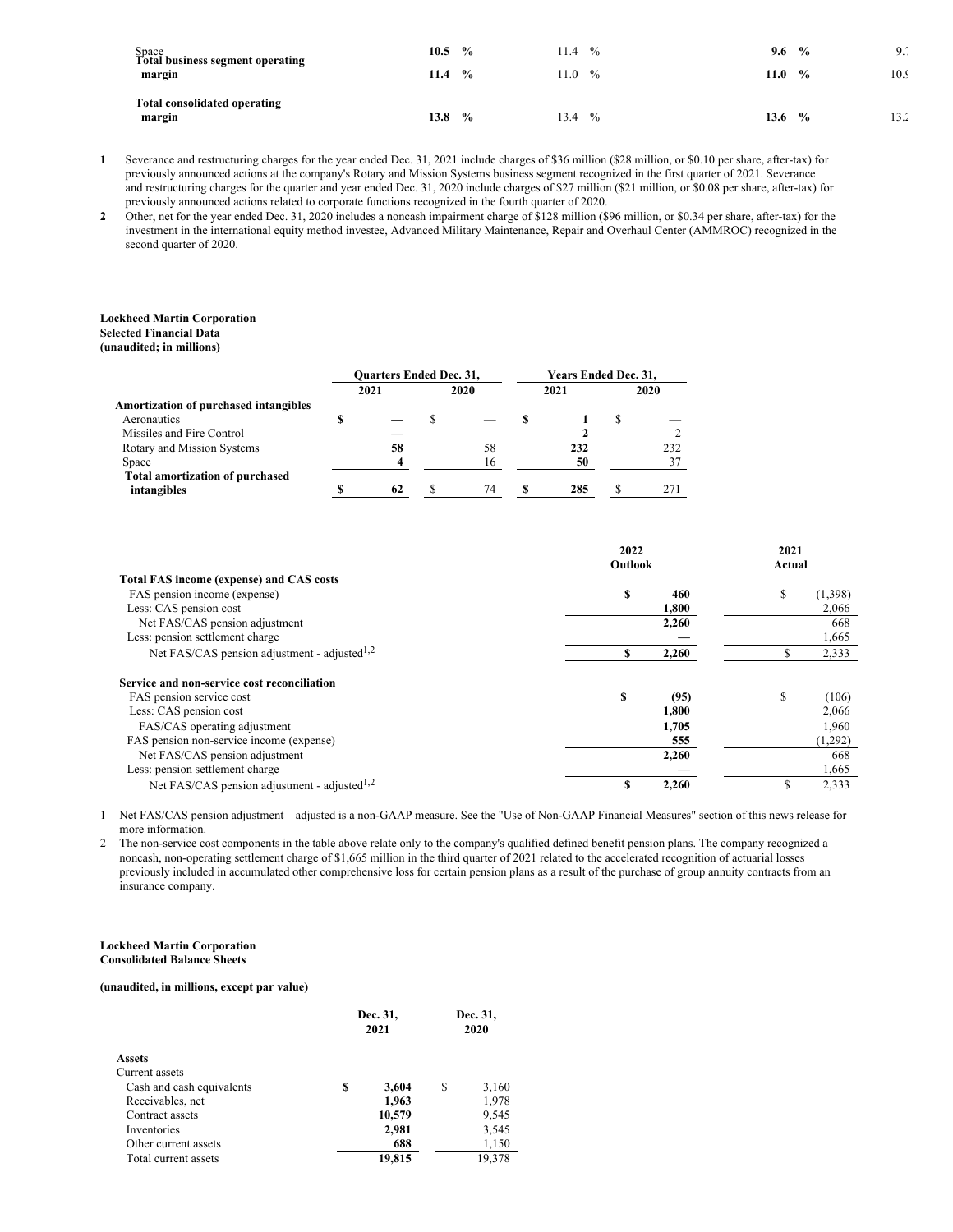| Property, plant and equipment, net     |      | 17,593   |              | 10,308    |
|----------------------------------------|------|----------|--------------|-----------|
| Intangible assets, net                 |      | 2,706    |              | 3,012     |
| Deferred income taxes                  |      | 2,290    |              | 3,475     |
| Other noncurrent assets                |      | 7,652    |              | 6,826     |
| <b>Total assets</b>                    | - \$ | 50,873   | <sup>S</sup> | 50,710    |
| Liabilities and equity                 |      |          |              |           |
| Current liabilities                    |      |          |              |           |
| Accounts payable                       | S    | 780      | S            | 880       |
| Salaries, benefits and payroll taxes   |      | 3,108    |              | 3,163     |
| Contract liabilities                   |      | 8,107    |              | 7,545     |
| Current maturities of long-term debt   |      | 6        |              | 500       |
| Other current liabilities              |      | 1,996    |              | 1,845     |
| Total current liabilities              |      | 13,997   |              | 13,933    |
| Long-term debt, net                    |      | 11,670   |              | 11,669    |
| Accrued pension liabilities            |      | 8,319    |              | 12,874    |
| Other noncurrent liabilities           |      | 5,928    |              | 6,196     |
| <b>Total liabilities</b>               |      | 39,914   |              | 44,672    |
| Stockholders' equity                   |      |          |              |           |
| Common stock, \$1 par value per share  |      | 271      |              | 279       |
| Additional paid-in capital             |      | 94       |              | 221       |
| Retained earnings                      |      | 21,600   |              | 21,636    |
| Accumulated other comprehensive loss   |      | (11,006) |              | (16, 121) |
| Total stockholders' equity             |      | 10,959   |              | 6,015     |
| Noncontrolling interests in subsidiary |      |          |              | 23        |
| Total equity                           |      | 10,959   |              | 6,038     |
| Total liabilities and equity           | S    | 50,873   | \$           | 50,710    |

### **Lockheed Martin Corporation**

#### **Consolidated Statements of Cash Flows (unaudited; in millions)**

|                                                                                    | Years Ended Dec. 31, |         |              |             |
|------------------------------------------------------------------------------------|----------------------|---------|--------------|-------------|
|                                                                                    |                      | 2021    |              | <b>2020</b> |
| <b>Operating activities</b>                                                        |                      |         |              |             |
| Net earnings                                                                       | S                    | 6.315   | S            | 6,833       |
| Adjustments to reconcile net earnings to net cash provided by operating activities |                      |         |              |             |
| Depreciation and amortization                                                      |                      | 1,364   |              | 1,290       |
| Stock-based compensation                                                           |                      | 227     |              | 221         |
| Equity method investment impairment                                                |                      |         |              | 128         |
| Tax resolution related to former IS&GS business                                    |                      |         |              | 55          |
| Deferred income taxes                                                              |                      | (183)   |              | 5           |
| Pension settlement charge                                                          |                      | 1,665   |              |             |
| Severance and restructuring charges                                                |                      | 36      |              | 27          |
| Changes in assets and liabilities                                                  |                      |         |              |             |
| Receivables, net                                                                   |                      | 15      |              | 359         |
| Contract assets                                                                    |                      | (1,034) |              | (451)       |
| Inventories                                                                        |                      | 564     |              | 74          |
| Accounts payable                                                                   |                      | (98)    |              | (372)       |
| Contract liabilities                                                               |                      | 562     |              | 491         |
| Income taxes                                                                       |                      | 45      |              | (19)        |
| Postretirement benefit plans                                                       |                      | (267)   |              | (1,197)     |
| Other, net                                                                         |                      | 10      |              | 739         |
| Net cash provided by operating activities                                          |                      | 9,221   |              | 8,183       |
| <b>Investing activities</b>                                                        |                      |         |              |             |
| Capital expenditures                                                               |                      | (1,522) |              | (1,766)     |
| Acquisitions of businesses                                                         |                      |         |              | (282)       |
| Other, net                                                                         |                      | 361     |              | 38          |
| Net cash used for investing activities                                             |                      | (1,161) |              | (2,010)     |
| <b>Financing activities</b>                                                        |                      |         |              |             |
| Issuance of long-term debt, net of related costs                                   |                      |         |              | 1,131       |
| Repayments of long-term debt                                                       |                      | (500)   |              | (1,650)     |
| Repurchases of common stock                                                        |                      | (4,087) |              | (1,100)     |
| Dividends paid                                                                     |                      | (2,940) |              | (2,764)     |
| Other, net                                                                         |                      | (89)    |              | (144)       |
| Net cash used for financing activities                                             |                      | (7,616) |              | (4,527)     |
| Net change in cash and cash equivalents                                            |                      | 444     |              | 1,646       |
| Cash and cash equivalents at beginning of period                                   |                      | 3,160   |              | 1,514       |
| Cash and cash equivalents at end of period                                         | $\mathbf{s}$         | 3,604   | $\mathbb{S}$ | 3,160       |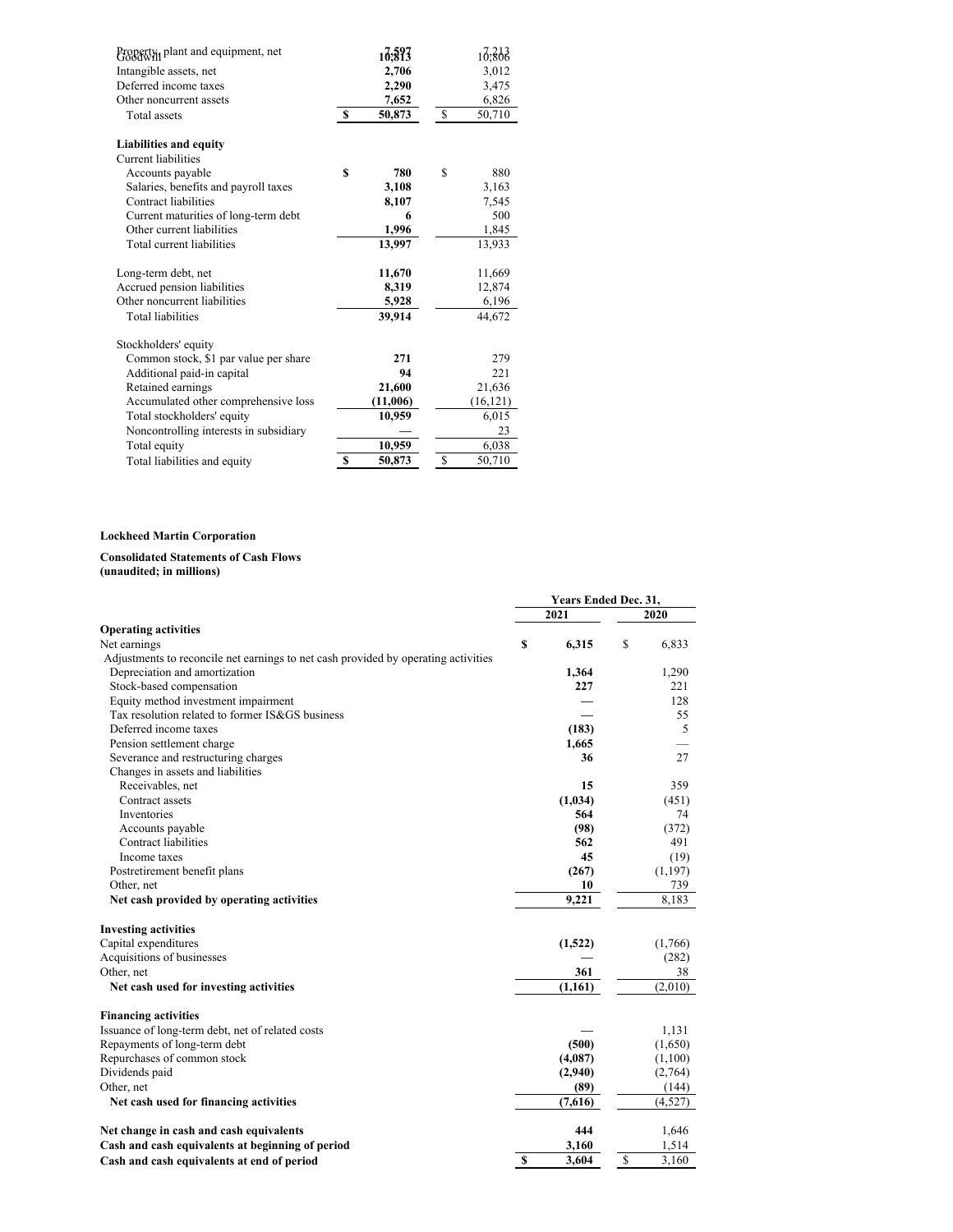#### **Lockheed Martin Corporation Consolidated Statement of Equity**

### **(unaudited; in millions)**

|   |     | <b>Additional</b><br>Paid-in<br>Comm on<br><b>Stock</b><br>Capital |       |   |         | Accumulated<br>Other<br>Comprehensive<br>Loss |           |   | <b>Total</b><br>Stockholders'<br>Equity |  |      |                                                     |
|---|-----|--------------------------------------------------------------------|-------|---|---------|-----------------------------------------------|-----------|---|-----------------------------------------|--|------|-----------------------------------------------------|
| S | 279 | S                                                                  | 221   | S | 21.636  | \$                                            | (16, 121) | S | 6.015                                   |  | 23   | S                                                   |
|   |     |                                                                    |       |   | 6,315   |                                               | _         |   | 6,315                                   |  |      |                                                     |
|   |     |                                                                    |       |   |         |                                               | 5,115     |   | 5,115                                   |  |      |                                                     |
|   |     |                                                                    |       |   | (2,944) |                                               |           |   | (2,944)                                 |  |      |                                                     |
|   | (9) |                                                                    | (671) |   | (3,407) |                                               |           |   | (4,087)                                 |  |      |                                                     |
|   |     |                                                                    | 544   |   |         |                                               |           |   | 545                                     |  |      |                                                     |
|   |     |                                                                    |       |   |         |                                               |           |   |                                         |  | (23) |                                                     |
|   | 271 |                                                                    | 94    |   | 21,600  |                                               | (11,006)  |   | 10,959                                  |  |      |                                                     |
|   |     |                                                                    |       |   |         | Retained<br>Earnings                          |           |   |                                         |  |      | Noncontrolling<br><b>Interests</b><br>in Subsidiary |

1 The change in other comprehensive loss, net of tax primarily relates to amounts recognized for the company's post-retirement benefit plans.

2 Represents dividends of \$2.60 per share declared for each of the first, second and third quarters of 2021 and dividends of \$2.80 per share declared for the fourth quarter of 2021.

#### **Lockheed Martin Corporation Other Financial and Operating Information (unaudited; in millions, except for aircraft deliveries and weeks)**

| Backlog                    | Dec. 31,<br>2021 | Dec. 31,<br>2020 |         |  |
|----------------------------|------------------|------------------|---------|--|
| Aeronautics                | 49,118           | S                | 56,551  |  |
| Missiles and Fire Control  | 27,021           |                  | 29.183  |  |
| Rotary and Mission Systems | 33,700           |                  | 36.249  |  |
| Space                      | 25.516           |                  | 25.148  |  |
| Total backlog              | 135,355          |                  | 147,131 |  |

|                                            | <b>Ouarters Ended Dec. 31,</b> |             | Years Ended Dec. 31, |      |  |
|--------------------------------------------|--------------------------------|-------------|----------------------|------|--|
| <b>Aircraft Deliveries</b>                 | 2021                           | <b>2020</b> | 2021                 | 2020 |  |
| $F-35$                                     | 52                             | 42          | 142                  | 120  |  |
| $C-130J$                                   |                                | 10          | 22                   |      |  |
| Government helicopter programs             | 37                             | 32          | 90                   | 80   |  |
| Commercial helicopter programs             |                                |             |                      |      |  |
| International military helicopter programs |                                |             | 17                   |      |  |

| Number of Weeks in Reporting Period <sup>1</sup> | 2022 | 2021 | 2020 |  |
|--------------------------------------------------|------|------|------|--|
| First quarter                                    |      |      |      |  |
| Second quarter                                   | 13   |      |      |  |
| Third quarter                                    | 13   |      |      |  |
| Fourth quarter                                   | 14   |      |      |  |

1 Calendar quarters are typically comprised of 13 weeks. However, the company closes its books and records on the last Sunday of each month, except for the month of Dec., as its fiscal year ends on Dec. 31. As a result, the number of weeks in a reporting quarter may vary slightly during the year and for comparable prior year periods.

### SOURCE Lockheed Martin

# **4Q 2021 [Earnings](https://news.lockheedmartin.com/download/2021-Q4-8-K-Press-Release.pdf) Release 8K**

(234 KB)

## **4Q 2021 Earnings Release [Attachments](https://news.lockheedmartin.com/download/Earnings-Release-Attachments-4Q-2021.pdf)**

(171 KB)

### **4Q 2021 [Conference](https://news.lockheedmartin.com/download/LMT-January-2022-Conf-Call-Charts.pdf) Call Webcharts**

(813 KB)